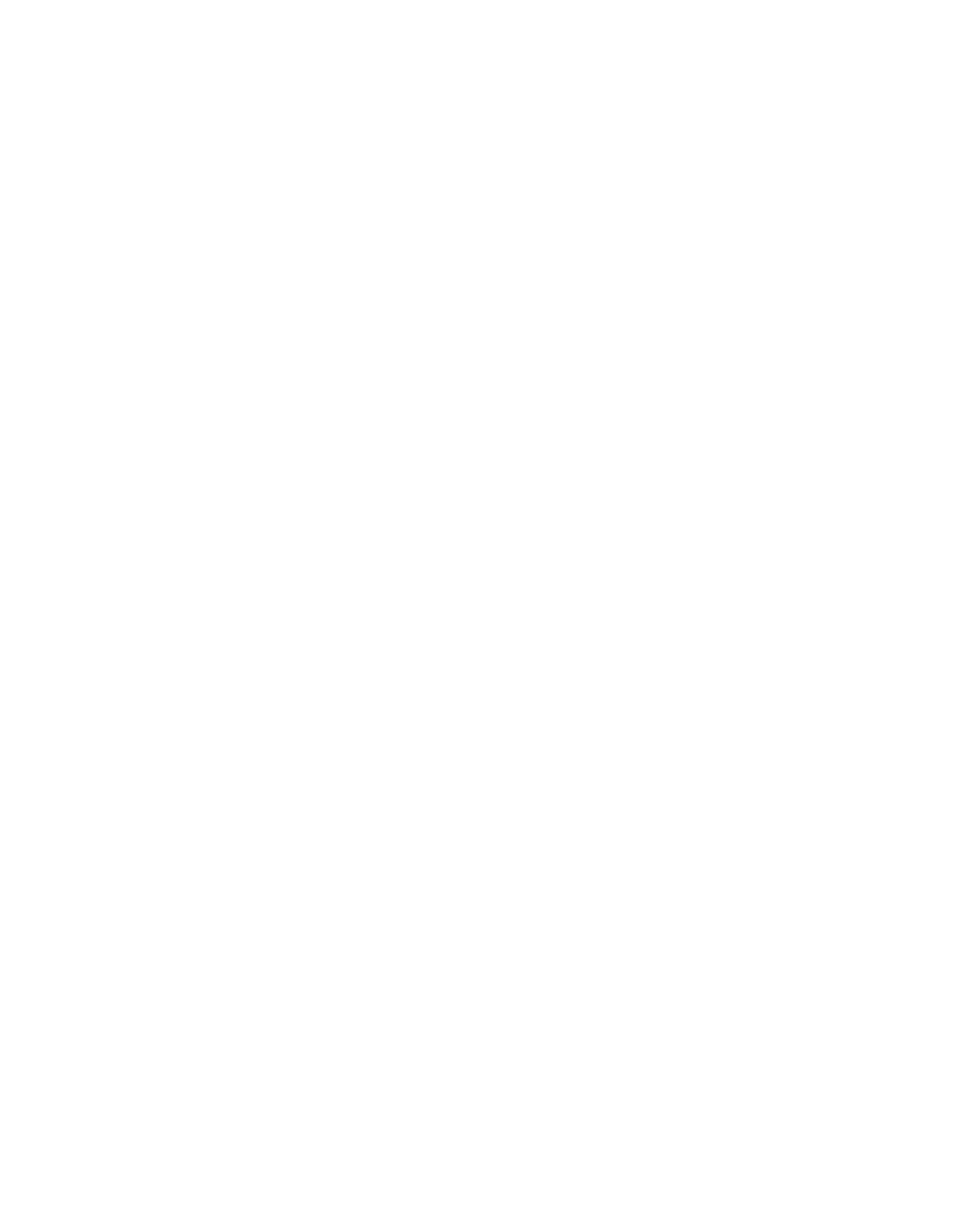#### **Preschool Daily Schedule- Morning/Afternoon Schedule**

| 8:30-8:45 /12:30-12:45 | Free play                                                           |
|------------------------|---------------------------------------------------------------------|
| 8:45 -9:05/12:45-1:05  | Morning Meeting: calendar, weather, daily message                   |
| 9:05-9:35/1:05-1:35    | Table Centers: fine motor, puzzles, playdough, writing              |
| 9:35-9:55/1:35-1:55    | Circle Time: Theme-based books, songs, poems, and instruction       |
| 9:55--10:05/1:55--2:05 | Snack                                                               |
| 10:05-10:45/2:05-2:45  | Center Time: dramatic play, blocks, toys, house corner, art, crafts |
| 10:45-11:05/1:45-2:05  | <b>Outdoor Play</b>                                                 |
| 11:05-11:30/3:05-3:30  | <b>Bible Time and Read Aloud</b>                                    |

# **Drop off and pick up**

Students in the morning classes may enter the main lobby doors accompanied by a parent or guardian beginning at 8:20. Doors will open for afternoon classes at 12:20. Classes begin at 8:30 and 12:30. Please bring your child to the classroom door, say your good-byes, and the teacher will welcome the child into the room. Please wait in the lobby to pick up your child at 11:30 from morning classes or 3:30 for afternoon sessions. The teacher will bring the children out to the lobby for parent pick up. Please be mindful that both church and school offices are busy working and answering phone calls.

#### **Optional Services**

# **Early Drop Off**

The doors will open for regular morning preschool hours at 8:20. We are offering the option to drop your child off when MACA opens the doors to K-12 students at 7:50. All preschool students must be escorted into the building and to the classroom by a parent, guardian, or carpool driver. Early drop off carries a fee of \$5.00. The fee will be added to your account for each day you drop off between 7:50 and 8:20.

# **Four-Year-Old Lunch Bunch**

All four-year-old preschool students are invited to attend Friday lunch bunch. Students should bring their own lunch to school that day and we will eat after morning dismissal. Lunch bunch will run from 11:30-12:30 and carries an additional fee of \$5.00.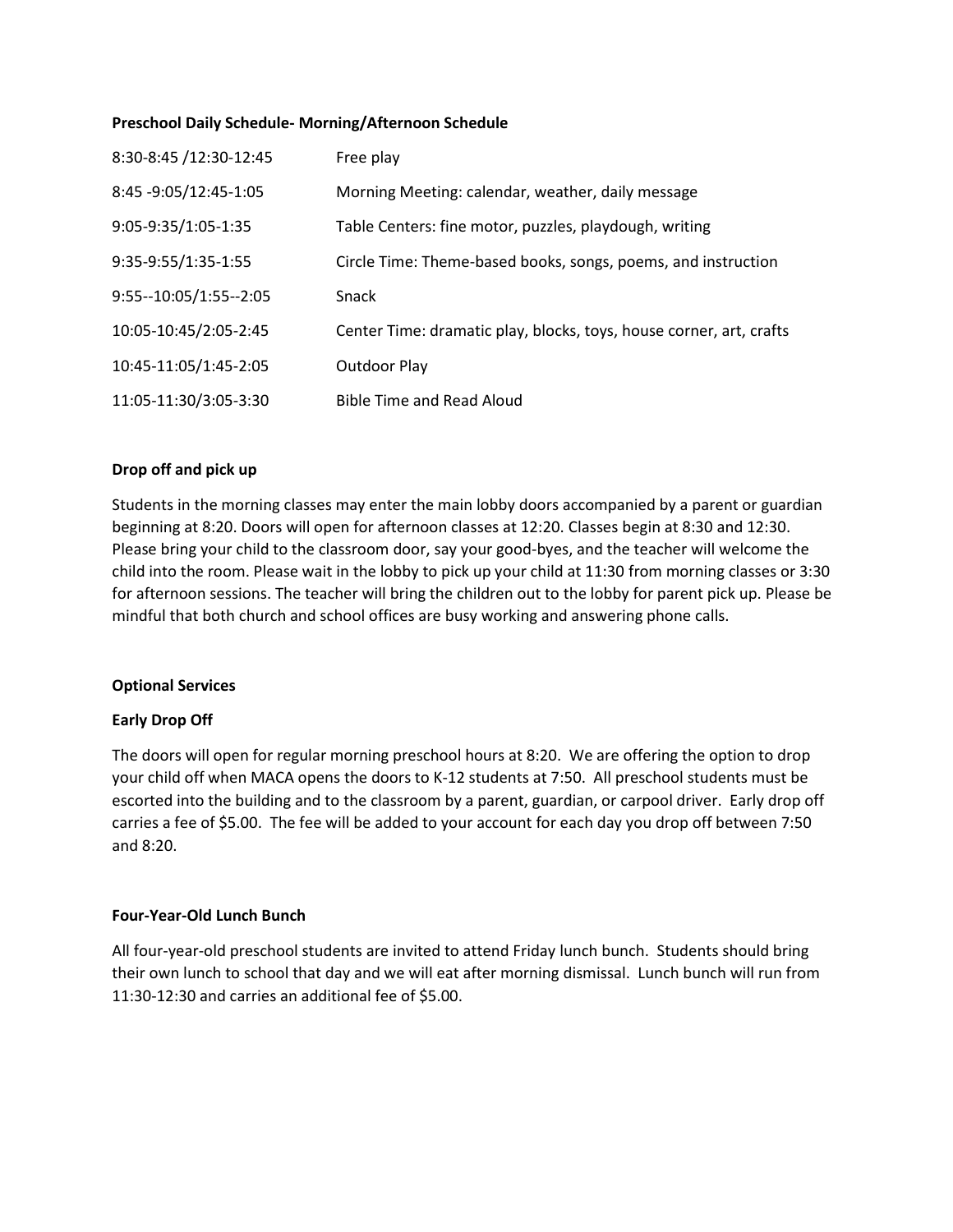#### **Tote Bags**

The children will need to bring a tote bag to school each day. The tote bag should be small enough for your child to carry yet large enough to fit art projects, a folder, and a show and tell item. The tote bag should not have a zipper. We have tote bags for purchase with The Lion's Pride name and logo. You can purchase these in the school office for \$8 if you choose.

#### **Show and Tell**

Each child will be given the opportunity to bring a show and tell item twice a month. A schedule will be sent home indicating your child's day to present. The item should be school appropriate and small enough to fit in the tote bag. This activity will be used to help children to develop confidence, speak in front of a group, listen respectfully to peers, and work on oral communication skills.

# **Parent-Teacher Conferences**

Conferences will be scheduled for parents of all 3 and 4 year old students in early November. A second conference will be scheduled in the spring for parents of children in the 4 year old class to discuss kindergarten readiness.

# **Arts and Crafts**

The children will have the opportunity to participate in both arts and crafts each school day. It is important to note the difference between the two. Crafts will typically go with our unit of study. Their purpose is often two-fold. First, they reinforce what we've learned about in school. For example if we are learning about what happens in the spring, we may make a butterfly. Secondly, crafts often are designed to teach or practice a skill such as cutting, gluing, tracing, or following instructions. A specific final product is the goal of crafts. Art, on the other hand, is open-ended. Supplies are provided and children are permitted to create. There is no specific outcome required.

#### **School Calendar**

A Mount Airy Christian Academy calendar will be included in your parent packet. The Lion's Pride will follow the school's schedule for all holidays and closings.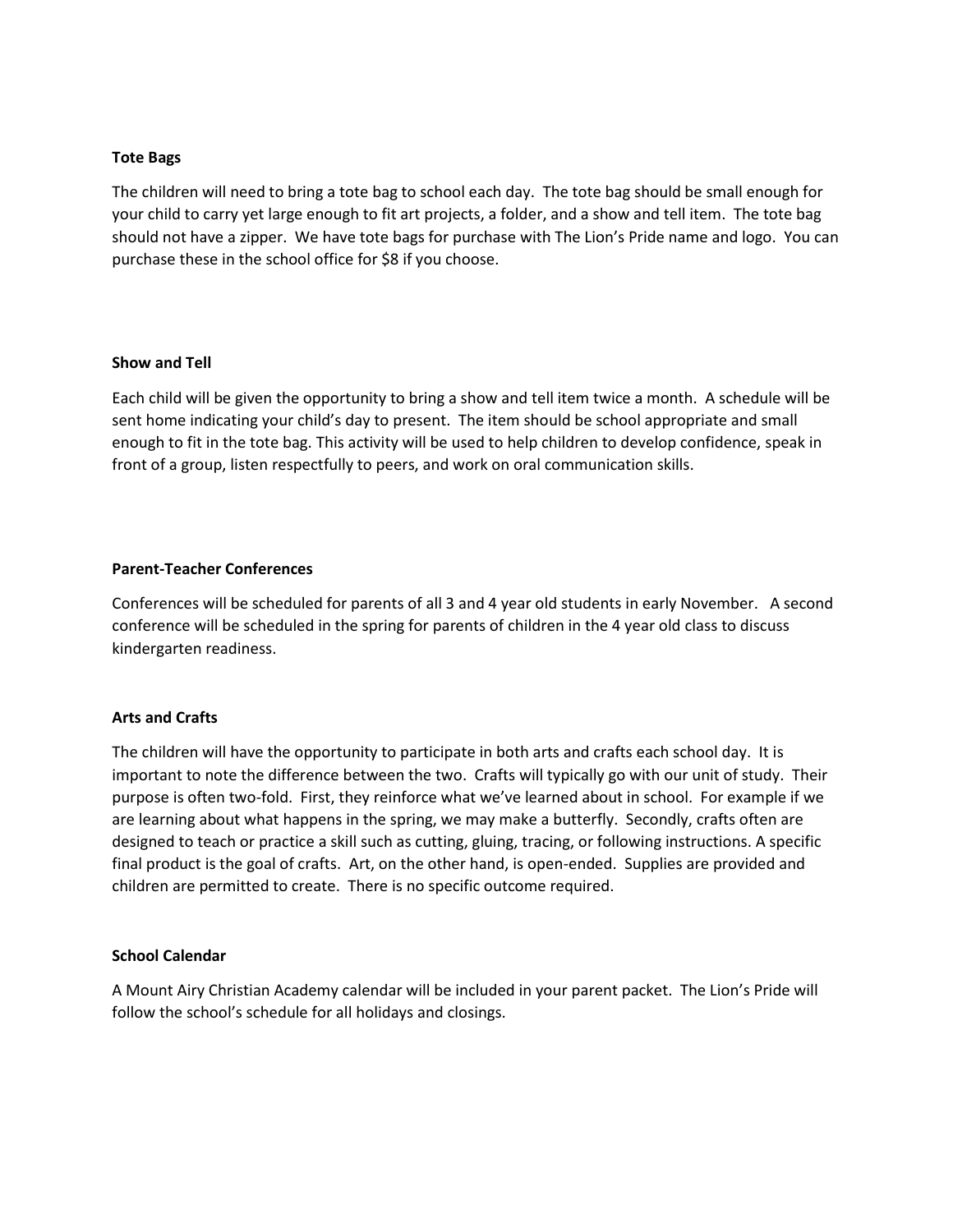#### **Snacks**

Snack will be provided each day. Each month we will distribute a schedule requesting snack donations from each family. Preferred snack items are listed below:

Cheese sticks or slices Fruit cups in 100% juice Applesauce cups Carrots sticks Cucumber slices Apples (We will slice at school.) Orange slices Bananas Goldfish crackers Graham crackers Animal crackers **Beverages:** 100% Fruit Juice Whole or 2% Milk Bottled Water

#### **Inclement Weather**

We will follow the decisions of Mount Airy Christian Academy. When MACA is delayed by one hour, morning sessions will begin at 9:30 and end on time at 11:30. If MACA is delayed by two hours, morning sessions will be cancelled.

#### **School Dress**

We will play outside on most school days so please dress your child in weather appropriate clothing. Our days will also be filled with paint, glue, and other exciting items so please be aware that clothing may get messy from time to time. It is also important that the children wear clothes and shoes suitable for play. We will spend a lot of time playing and sitting on the floor, moving about the room, and playing games. Please keep this in mind while dressing your child for school. Closed-toed, sneaker type shoes are strongly recommended.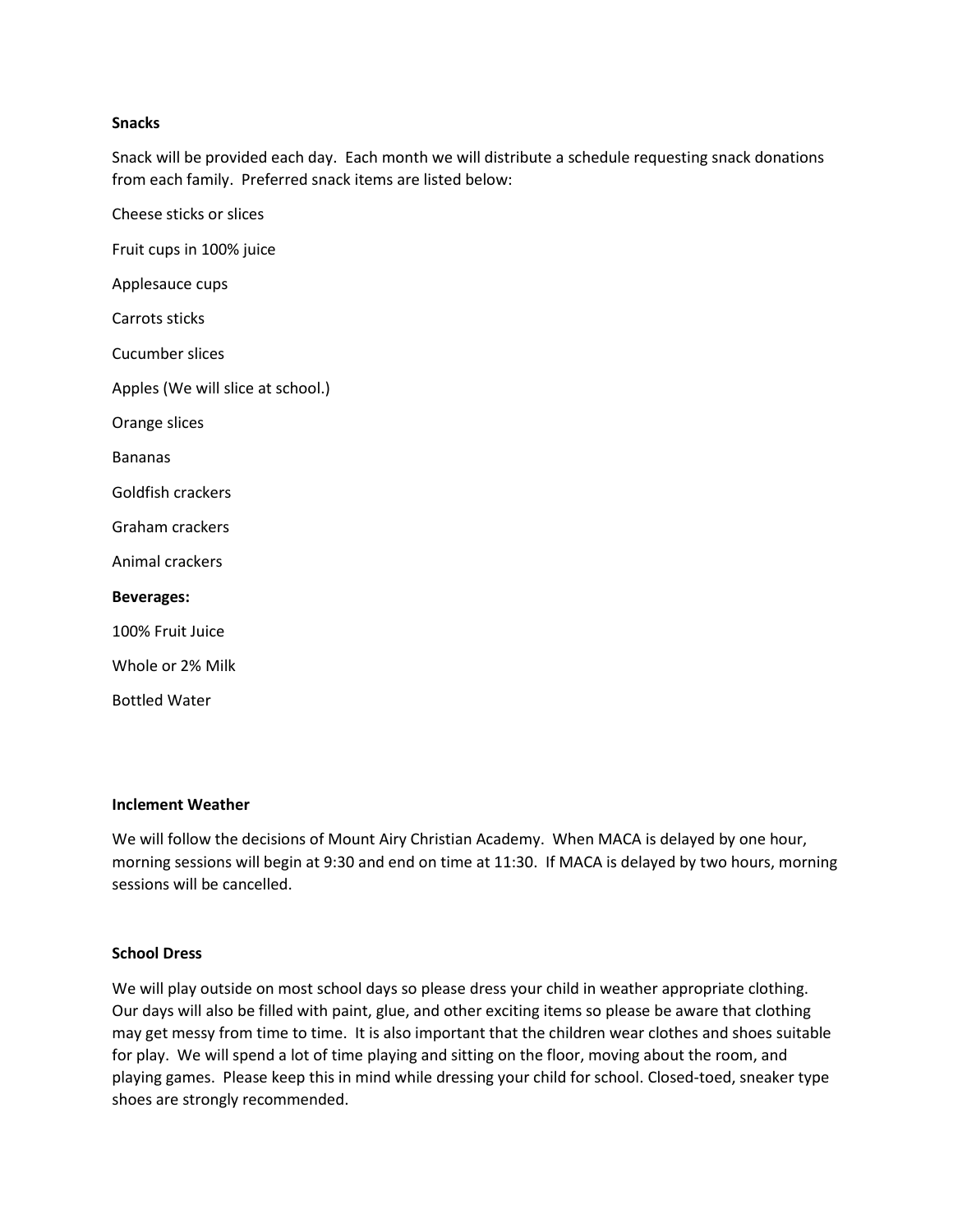#### **Classroom Management**

Preschool is a time for children to practice interacting with peers and authority figures outside of the family unit. Students will be guided to speak and act respectfully and to obey authority. If a student should have any difficulty he may lose classroom privileges or sit out for a period of time. If the struggle persists, he will need to leave the classroom. The classroom teacher or Director will contact the parent directly if this should occur.

# **Communication**

Open lines of parent/teacher communication are important. Feel free to contact me via e-mail at [megan.harmon@macamd.org](mailto:megan.harmon@macamd.org) or by phone at 410-489-4321. Drop off and pick up are not ideal times for lengthy conversations. If you need to discuss something that requires more time, please schedule a conference. You are also welcome to drop a note in your child's tote bag. We will be sure to check the contents at the start of each session. A newsletter will be sent home every other week to keep you updated on the class themes and activities.

# **Tuition**

All families will be automatically enrolled in FACTS upon registration. You will be billed monthly and all payments are due by the  $15<sup>th</sup>$  of each month.

# **Potty Training**

All students must be fully potty trained before entering preschool. Pull-ups are not permitted. Occasional accidents are normal but excessive or consistent incidents are indicative that the child is not fully trained. There are two restrooms in the classroom and children will be reminded to use them regularly. For the occasional accident, all parents are asked to bring a change of clothes in a zip-loc bag to be kept at school. Please clearly label the bag with your child's name.

# **Illness and Medication**

We are blessed to have a full-time nurse on site. Should your child start to feel ill at school, he will be taken to the nurse's office. She will contact the parent should the child need to be sent home for the day. In order to limit the spread of illness, all children must be symptom and fever free for a full 24 hours before returning to school.

If your child has known allergies which require treatment, all medications will be handled through the nurse's office. It is essential that you clearly communicate any known allergies to the nurse and teaching staff.